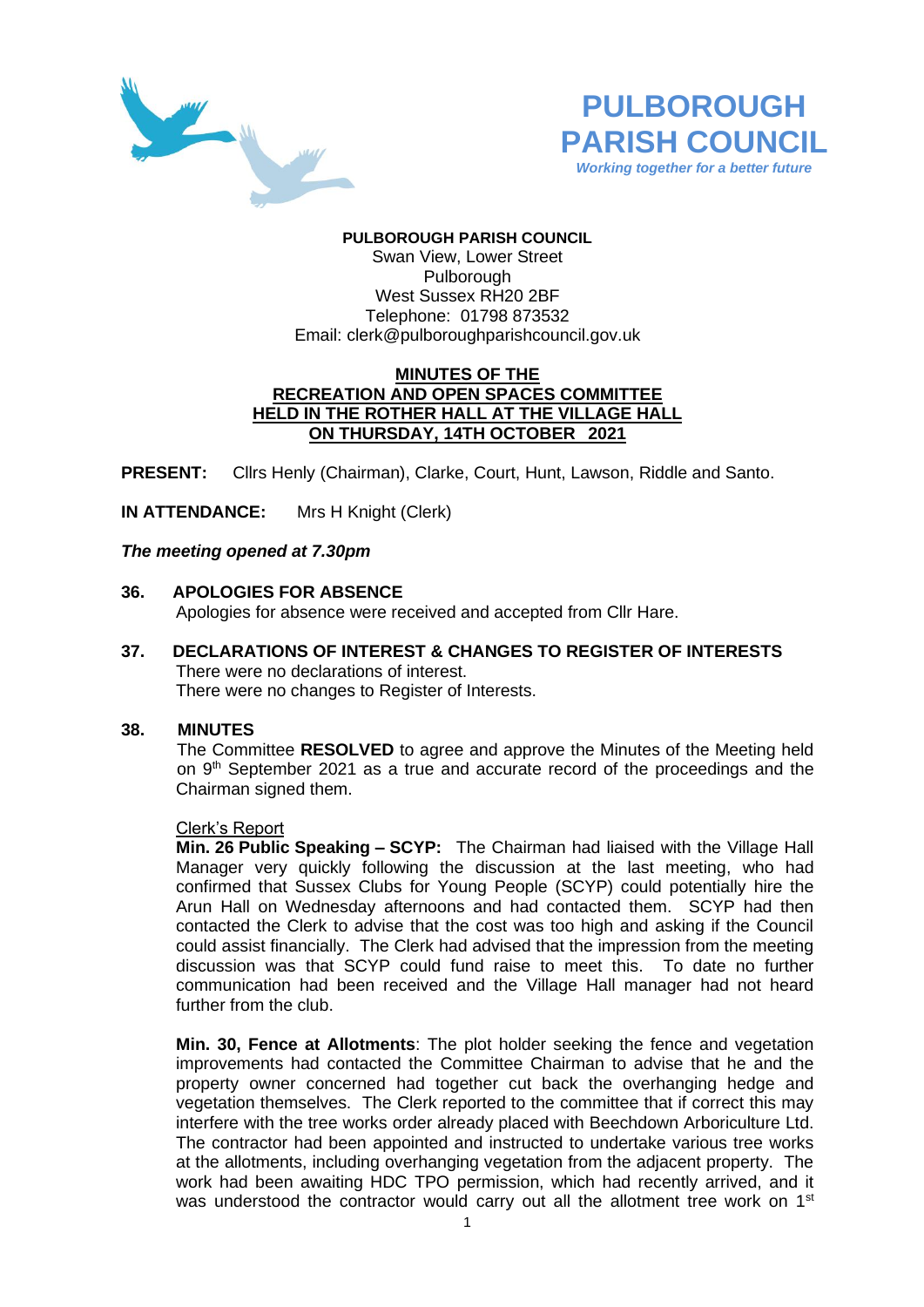November 2021. The Clerk had not yet had a chance to contact the property owner concerning the damaged fence panels, as agreed at the last meeting, but would make this a priority.

**Min. 33, Tree condition at main recreation ground**: The Clerk confirmed that the diseased red oak tree had been felled and removed, as agreed.

The Tree Warden had raised concerns about several mature trees on the south side of the recreation ground, which in his view were in poor condition and were probably nearing the end of their life. The next triennial tree survey was due in February 2022 but as these trees could potentially be a public danger over winter, Beechdown Arboriculture Ltd had agreed to look at them when undertaking the allotment work, to advise whether more urgent action was required.

**Private use of main recreation ground car park:** The Clerk had received a resident request to be able to use the car park for approximately 6 private vehicles from 5-9pm on Saturday 13<sup>th</sup> November. This would only be if parking was not available in New Place Road. In liaison with the Committee Chairman and the Sports & Social Club, the Clerk had confirmed permission and requested that the cars be kept to the rear/bowls club side of the car park.

#### **Sussex Wildlife Trust Storrington & Arun Valley Regional Group**

The Clerk had been sent details of the group's forthcoming meeting on Wilder Horsham, at Pulborough Village Hall on 29<sup>th</sup> October 2021. Details to be circulated.

**Asbestos fly tipping at Rivermead nature reserve:** Cllr Riddle had recently notified the Clerk of suspected asbestos waste fly-tipped in several refuse sacks. The Clerk had notified HDC Environmental Health who had confirmed that HDC would remove this under licence as it is on public land. Arrangements were now in hand for HDC waste contractor to carry out a site visit, with removal expected the following day (Friday  $15<sup>th</sup>$  October 2021).

### **39. PUBLIC SPEAKING**

There were no public present.

### **40. RECREATION CLUB REPORTS**

The following written reports had been received by the Clerk:

#### Cricket Club

*Cricket is now in closed season and we recently carried out the end of season pitch renovation in readiness for the 2022 season. In an attempt to keep members of the public from destroying this work by walking over the prepared asea we have erected a plastic fence around the square and trust it will not be vandalised over winter.*

#### Bowls Club

*As you may be aware next year is our Centenary and we will be celebrating this with various activities. We will be playing Sussex County Bowls and The Past Presidents as well as launching our Mens Invitation Triples as part of our Centenary year matches. Opposition clubs will receive pennants to commemorate our Centenary and our club bowlers will be given new bowls stickers showing our 100-year milestone, dates for the above will be confirmed a.s.a.p. We hope to have other events throughout the season, but to date only the above have been arranged. We will, of course, have our full season of league and friendly matches, so the coming season looks to be very busy.*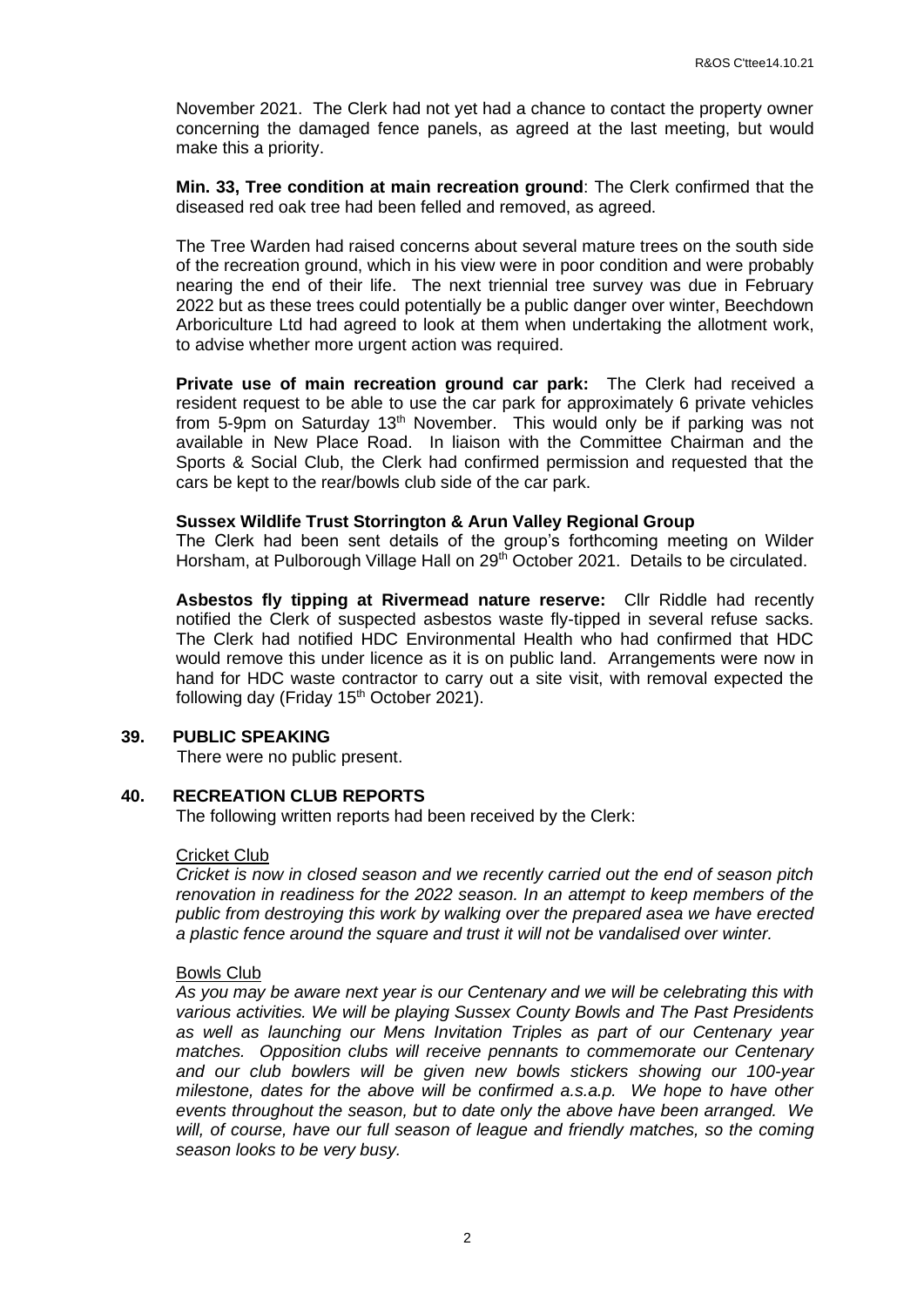## **41. PLAYGROUND INSPECTION**

Members had received the six monthly September 2021 Inspection for consideration. In addition, the Clerk had tabled an update from Kompan on final works carried out today. These had arisen as a result of comments and P1/P2 risks highlighted in the latest inspection report, which the Clerk had queried with Kompan and asked them to address. Kompan had now fitted a new pitch roof to the Wicksteed Woodlands Galleon (P1 in latest inspection report) and a new infill panel to the Wicksteed 3 Tower Rainbow Modular Unit (P2 in latest inspection report). They advised that all edges had been painted and post caps fitted. They had also advised that the gate was very old and the closer speed was reduced as much as possible without preventing closure. It had today been further reduced to avoid finger traps, but this meant the gate would not close properly. Kompan will be providing a quote for a new steel powder coated self-closing gate. The Clerk had not had an opportunity to check that all outstanding matters had been dealt with.

Following discussion, it was **RESOLVED** that the Groundsman be asked to visually check the final works against the inspection report, and also that Cllrs Hunt, Santo and Riddle would meet the following day to assess the work. These findings and the P1s and P2s in the latest inspection report would be discussed at the next meeting.

### **42. MEDIUM TERM STRATEGY FOR MANAGEMENT OF PLAYGROUND EQUIPMENT REPAIRS AND REPLACEMENT**

Following deferment from the last meeting, Members considered the re-circulated spreadsheet of P3s and anticipated equipment lifespan.

Cllr Hunt reported that she had contacts with parents/users of the playground equipment who would be happy to feedback their views on suitable replacement equipment. It was noted that this would be more relevant at the point that items were being considered for replacement. Currently, it was pertinent to review actual lifespans and assess the likely budgetary costs needed to be built up.

Following lengthy discussion, it was **RESOLVED** that the Clerk build a new amount of £9,000 into the new draft annual budget being drawn up for the Finance & Policy Committee.

Reference was made to the need for improvements to the MSF (Multi-sports facility), The Clerk reminded members that last year it was agreed to investigate the potential for applying for SDNP CIL funds for a new facility to complement the pavilion improvements. This was had been temporarily delayed but would be researched very shortly.

### **43. OFFER OF FREE TREES ON PARISH COUNCIL LAND**

Noting the removal of the felled red oak tree from the recreation ground, Members wished to consider a replacement tree. It was considered that this would need to be at the council's cost since it replaced a previous tree. Following discussion, it was **RESOLVED** that the Clerk arrange to purchase a checker / wild service tree up to a limit of £75.

Members had not identified any suitable locations as yet for the free trees. The Clerk reported that the contractor who had removed the red oak had confirmed he would be happy to suggest suitable parish locations and varieties, however he had not yet done so. The Clerk would contact him again with the request and maps of parish owned land. In light of the foregoing, it was **RESOLVED** to discuss this item at the next meeting, as trees could be planted in late autumn/early winter.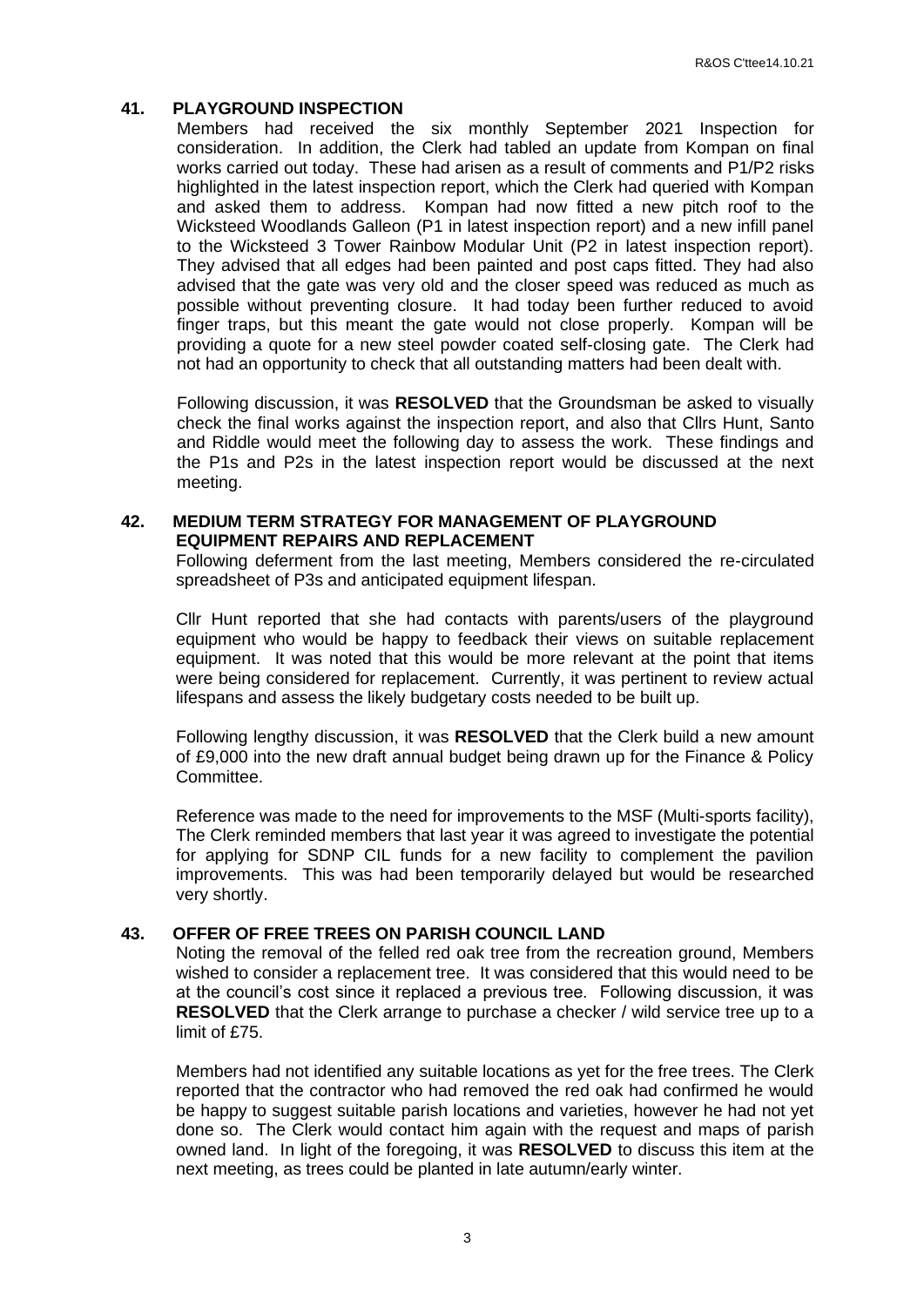#### **44. REQUEST FOR COMMEMORATIVE TREE**

Members considered the request from friends of a deceased resident for a tree to be planted in his memory at one of several locations he had enjoyed sitting in. It was **RESOLVED** that the Clerk advise the applicant that unfortunately this would only be possible if they were prepared to pay for the tree, since the Council had to consider setting a precedent for other such requests as well as the addition of the tree to its maintenance programme and costs.

#### **45. FIRE EQUIPMENT QUOTATION**

Members considered the quotation from Fire Risk UK for essential work, following their recent inspection of the sports pavilion and sports & social club premises. It was **RESOLVED** to accept the quotation of £173.87 (no VAT) and approve the supply and installation of 3 x replacement emergency lights, 1 x heat detector and 1 x call point.

### **46. TREE TAGGING**

Members considered the quotation of £1,295.00 (no VAT) from ArbTec Tree Care for the re-tagging of council owned trees (excluding allotments which had already been carried out separately). Unfortunately, for resourcing reasons it had not been possible to obtain alternative quotations for comparison. It was **RESOLVED** to approve that ArbTec Tree Care be instructed to proceed as per their quotation. The Clerk was asked to request that trees with TPOs be identified within the tagging system.

#### **47. ALLOTMENTS**

Members considered the enquiry from a plot holder as to whether the Council would be interested in purchasing the shed he had supplied, should he decide not to renew his tenancy agreement. Following discussion, it was **RESOLVED** that the Council did not wish to purchase the shed and the Clerk would advise him accordingly of this.

#### **48. CORRESPONDENCE**

### **SDNPA**

Joining link for Councillors for the 'Nature Recovery' webinar on 13.10.21 at 6.30pm. (email forwarded to whole Council)

#### **CPRE**

Confirmation and membership card from 16.11.21 to 16.11.22, including option to increase donation.

#### **Pulborough Re-wilding projects and Lower Street improvements**

Update from Mrs E Hunt (email 06.10.21) advising that BT has granted the volunteer group an annual renewable licence for their community gardening project; that the Royal Mail sorting office railings and phone box/defibrillator station have been painted (by contractor to specification), and imminent improvements to façade of The Pulborough Exchange, as part of Lower St improvements/community gardening.

Additional information update from Pulborough Community Partnership of potential advice for community projects from Creative Waves, contact forwarded by PCP and HDC.

## **Publications**

- Wey & Arun September and October e-newsletters.
- Wey.South quarterly magazine, issue 196 September/October/November 2021